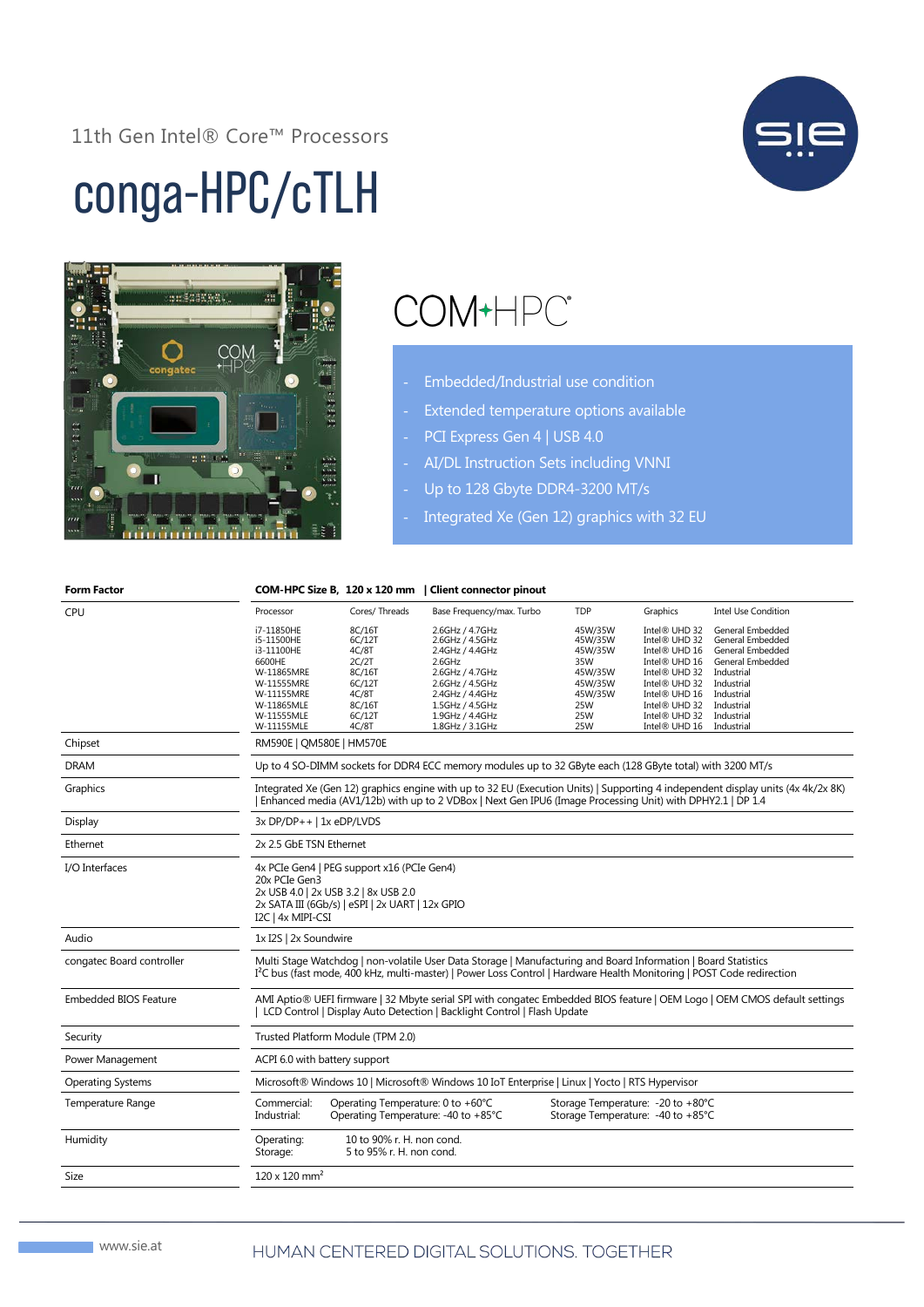#### conga-HPC/cTLH | Block Diagram



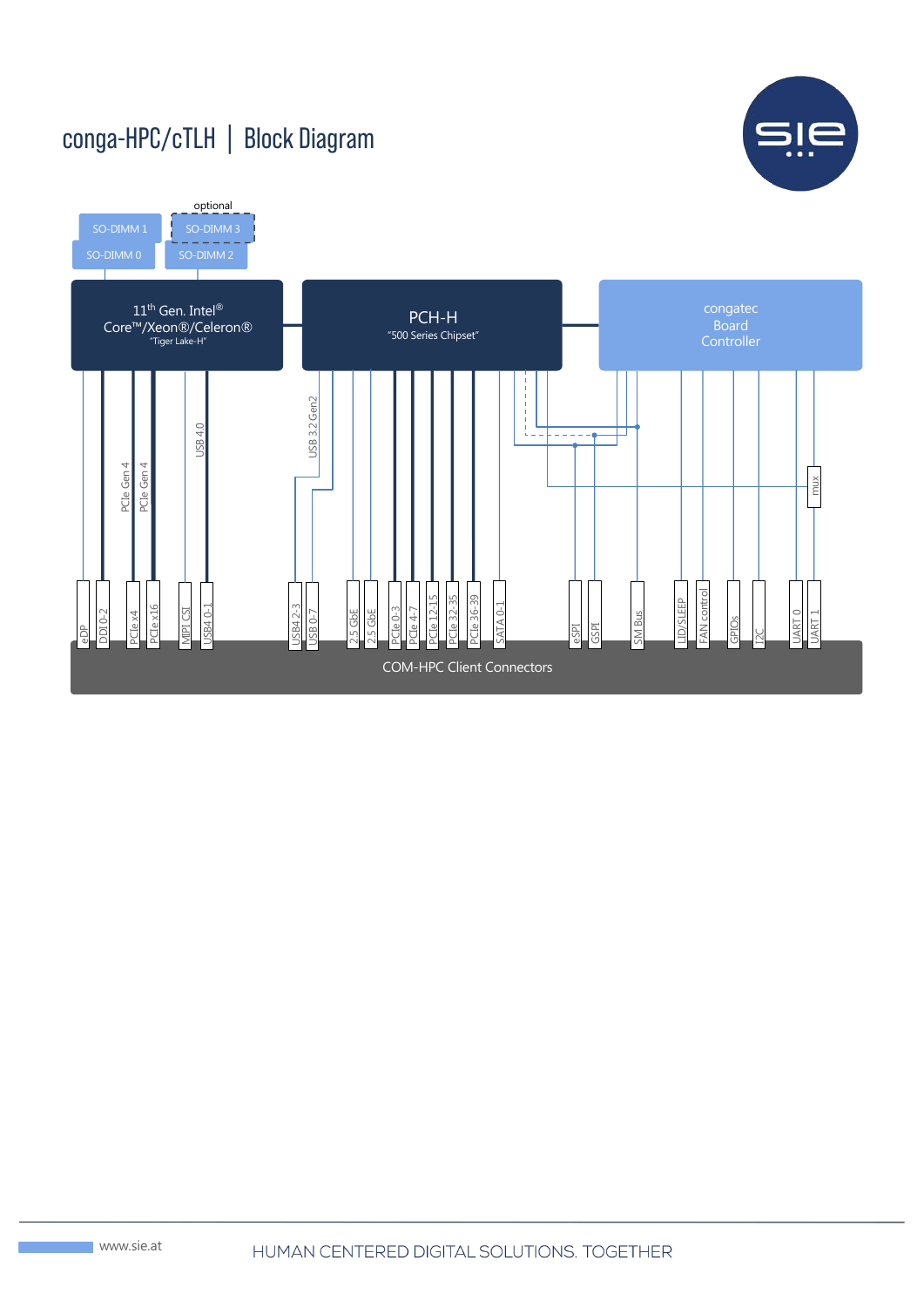### conga-HPC/cTLH | Modules Order Information



| Article                   | <b>PN</b> | <b>Description</b>                                                                                                                                                                                                                                                                                 |
|---------------------------|-----------|----------------------------------------------------------------------------------------------------------------------------------------------------------------------------------------------------------------------------------------------------------------------------------------------------|
| conga-HPC/cTLH-i7-11850HE | 050800    | COM-HPC Size B module based on Intel® Core™ i7-11850HE 8-core processor with 2.6GHz up to 4.7GHz turbo boost,<br>24MB Intel® Smart Cache, Intel® UHD Graphics with 32EU and dual channel DDR4 3200 MT/s memory interface.   Chipset<br>QM580E   Intel® Tiger Lake-H   Commercial temperature range |
| conga-HPC/cTLH-i5-11500HE | 050801    | COM-HPC Size B module based on Intel® Core™ i5-11500HE 6-core processor with 2.6GHz up to 4.5GHz turbo boost,<br>12MB Intel® Smart Cache, Intel® UHD Graphics with 32EU and dual channel DDR4 3200 MT/s memory interface.   Chipset<br>OM580E   Intel® Tiger Lake-H   Commercial temperature range |
| conga-HPC/cTLH-i3-11100HE | 050802    | COM-HPC Size B module based on Intel® Core™ i3-11100HE 4-core processor with 2.4GHz up to 4.4GHz turbo boost,<br>8MB Intel® Smart Cache, Intel® UHD Graphics with 16EU and dual channel DDR4 3200 MT/s memory interface.   Chipset<br>HM570E   Intel® Tiger Lake-H   Commercial temperature range  |
| conga-HPC/cTLH-6600HE     | 050803    | COM-HPC Size B module based on Intel® Celeron 6600HE 2-core processor with 2.6GHz base frequency, 8MB Intel®<br>Smart Cache, Intel® UHD Graphics with 16EU and dual channel DDR4 3200 MT/s memory interface.   Chipset HM570E  <br>Intel® Tiger Lake-H   Commercial temperature range              |
| conga-HPC/cTLH-W-11865MRE | 050810    | COM-HPC Size B module based on Intel® Xeon® W-11865MRE 8-core processor with 2.6GHz up to 4.7GHz turbo boost,<br>24MB Intel® Smart Cache, Intel® UHD Graphics with 32EU and dual channel DDR4 3200 MT/s memory interface.   Chipset<br>RM590E   Intel® Tiger Lake-H   Industrial temperature range |
| conga-HPC/cTLH-W-11555MRE | 050811    | COM-HPC Size B module based on Intel® Xeon® W-11555MRE 6-core processor with 2.6GHz up to 4.5GHz turbo boost,<br>12MB Intel® Smart Cache, Intel® UHD Graphics with 32EU and dual channel DDR4 3200 MT/s memory interface.   Chipset<br>RM590E   Intel® Tiger Lake-H   Industrial temperature range |
| conga-HPC/cTLH-W-11155MRE | 050812    | COM-HPC Size B module based on Intel® Xeon® W-11155MRE 4-core processor with 2.4GHz up to 4.4GHz turbo boost,<br>8MB Intel® Smart Cache, Intel® UHD Graphics with 16EU and dual channel DDR4 3200 MT/s memory interface.   Chipset<br>RM590E   Intel® Tiger Lake-H   Industrial temperature range  |
| conga-HPC/cTLH-W-11865MLE | 050813    | COM-HPC Size B module based on Intel® Xeon® W-11865MLE 8-core processor with 1.5GHz up to 4.5GHz turbo boost,<br>24MB Intel® Smart Cache, Intel® UHD Graphics with 32EU and dual channel DDR4 3200 MT/s memory interface.   Chipset<br>RM590E   Intel® Tiger Lake-H   Commercial temperature range |
| conga-HPC/cTLH-W-11555MLE | 050814    | COM-HPC Size B module based on Intel® Xeon® W-11555MLE 6-core processor with 1.9GHz up to 4.4GHz turbo boost,<br>12MB Intel® Smart Cache, Intel® UHD Graphics with 32EU and dual channel DDR4 3200 MT/s memory interface.   Chipset<br>RM590E   Intel® Tiger Lake-H   Commercial temperature range |
| conga-HPC/cTLH-W-11155MLE | 050815    | COM-HPC Size B module based on Intel® Xeon® W-11155MRE 4-core processor with 1.8GHz up to 3.1GHz turbo boost,<br>8MB Intel® Smart Cache, Intel® UHD Graphics with 16EU and dual channel DDR4 3200 MT/s memory interface.   Chipset<br>RM590E   Intel® Tiger Lake-H   Commercial temperature range  |